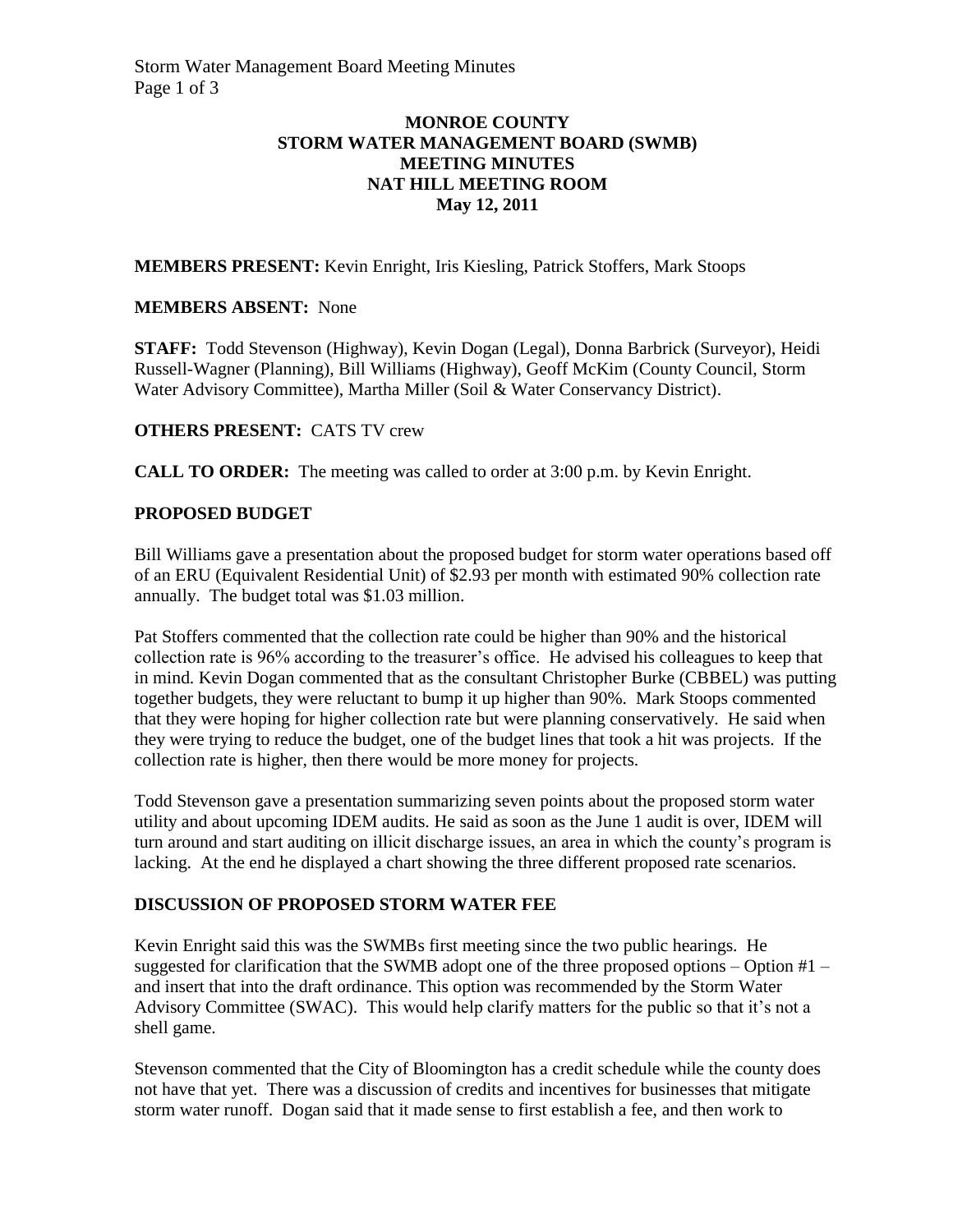Storm Water Management Board Meeting Minutes Page 2 of 3

determine credits and incentives and what would work best. He mentioned that an advisory group could look into credits and incentives to better manage storm water. Other places have set up advisory committees with representatives from different user groups, rather than adopt credits from the start and not know what is really effective.

Stoops said a flat rate of \$35 per structure, the staff would bit have to spend a lot of time figuring the different rates for different residences. This would not be very efficient. Stoffers commented that he was willing to select a methodology today but not to approve a rate or a budget.

Dogan said it makes discussion more manageable to narrow the options and take a more focused approach. He suggested that there should be a motion to go with an option.

**Stoops motioned that the SWMB recommend Rate Option #1 from the CBBEL report, a fee based on impervious surface only. A specific fee amount was not included in this motion.**

**Stoffers seconded. Enright asked for public comment on this motion. The question was called. A vote was taken and the motion was approved with no opposition.**

### **PUBLIC INPUT**

Maggie Sullivan, a resident of the city of Bloomington spoke. She is the chair for the Bloomington Commission on Sustainability. She commented that she is excited that the county is moving forward on this issue.

Geoff McKim, County Council member and SWAC member, spoke. He wanted to suggest considering, if you wanted to pass the ordinance, you might want to create an initial system of credits that would be very simple and then phase out after a year when the advisory council is created.

Kiesling commented said she did not foresee doing this fee until at least April or May. Therefore they would not be any activity until at least June. She wanted the public to know that there is no budget to work on yet. Stoffers commented that clearly we are on the path where there will be a property tax billing. He said, Mr. McKim made the suggestion that we push this until 2012. Given that, we would not have a funded activity until July or June. It's incumbent upon us to formalize that. **Stoops said, so moved. Enright seconded.**

Stoffers said, as a practical matter, the storm water is unfunded on January 1, 2012, and it's not smart to spend funds that don't exist. Stoops said, an advisory board would have time to come up with a system for credits and incentives. Enright asked if there was any public comment on the motion.

Jim Shelton, representing the Greater Bloomington Chamber of Commerce, spoke. He said that the Chamber would support phasing it in so businesses can plan and budget.

McKim asked about the motion. **Stoops said the motion is that no storm water fee would be billed until the 2012 tax statement.** Dogan commented that the timing of operations and billing has not been totally worked out.